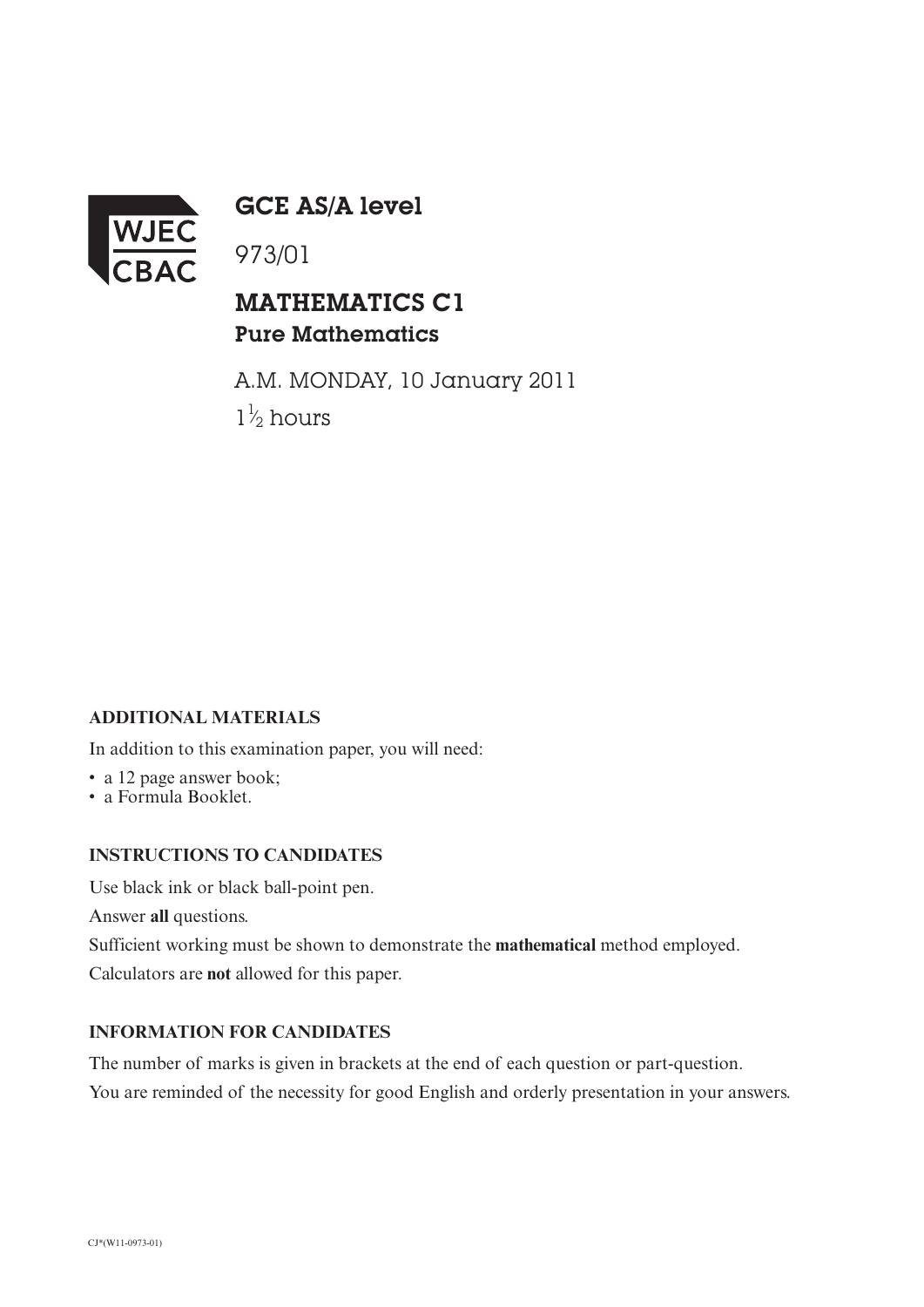- **1.** The points *A*, *B* have coordinates  $(-1, 2)$ ,  $(8, 5)$  respectively.
	- *(a)* Find the gradient of *AB*. [2]
	- *(b)* Find the equation of *AB* and simplify your answer. [3]
	- *(c)* The line *AB* is extended to the point *C* so that *B* is the mid-point of *AC*. Find the coordinates of *C*.

The line *L* is parallel to AB. This line *L* intersects the *y*-axis at the point  $(0, -\frac{1}{6})$  and the *x*-axis at the point *D*. 6

- *(d)* (i) Write down the equation of *L*.
	- (ii) Find the coordinates of *D*.
	- (iii) Find the length of *AD*. [6]

2. Simplify 
$$
\frac{\sqrt{2}}{10 - 7\sqrt{2}}
$$
. [4]

**3.** Given that the quadratic equation

$$
2x^2 + (3k - 1)x + (3k^2 - 1) = 0
$$

has two distinct real roots, show that

$$
5k^2 + 2k - 3 < 0
$$

Find the range of values of *k* satisfying this inequality. [7]

**4.** *(a)* Given that  $y = 6x^2 + 4x - 9$ , find  $\frac{dy}{dx}$  from first principles. [5] d*x*

(b) Differentiate 
$$
\frac{3}{x^4} - 7x^{\frac{1}{3}}
$$
 with respect to x. [2]

- **5. Use the binomial theorem** to express  $(1+\sqrt{3})$  in the form  $a+b\sqrt{3}$ , where  $a, b$  are integers whose values are to be found.  $[5]$  $\left(1+\sqrt{3}\right)^5$  in the form  $a+b\sqrt{3}$
- **6.** Show that  $x^2 1.4x 8.51$  may be expressed in the form  $(x + p)^2 9$ , where *p* is a constant whose value is to be found. **Hence** solve the quadratic equation  $x^2 - 1.4x - 8.51 = 0$ . [5]
- **7.** *(a)* Find the remainder when  $x^3 3$  is divided by  $x + 2$ . [2]
	- (*b*) Solve the equation  $6x^3 + x^2 11x 6 = 0$ . [6]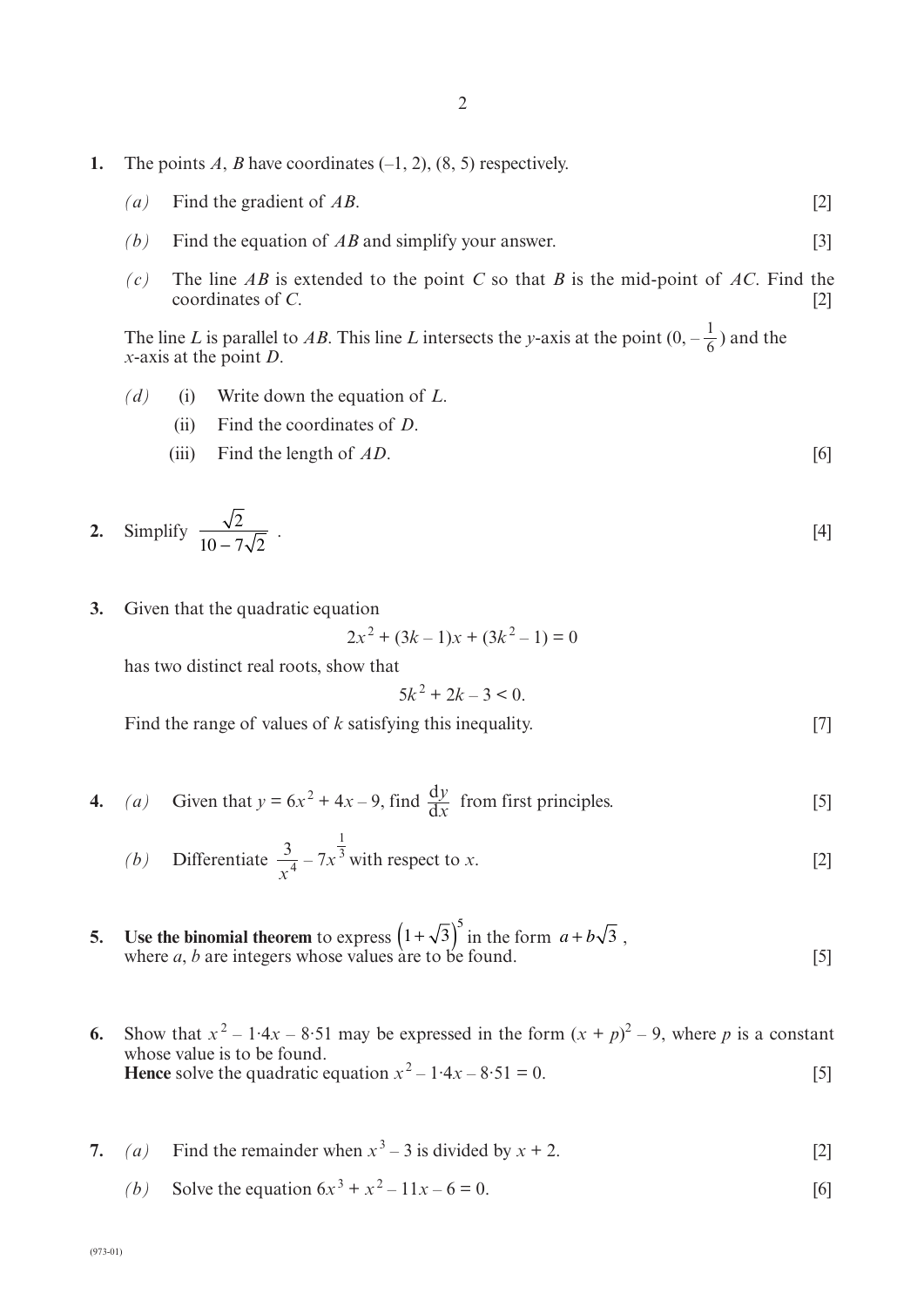- 8. The curve *C* has equation  $y = x^2 6x + 7$ .
	- *(a)* The point *P*, whose *x*-coordinate is 5, lies on the curve *C*. Find the equation of the tangent to  $C$  at  $P$ . [5]

The line *L* has equation  $y = \frac{1}{x} - 2$ . 2

- *(b)* (i) Find the coordinates of the two points of intersection of *C* and *L*.
	- (ii) Verify that  $L$  is in fact the normal to  $C$  at one of these points of intersection. [8]
- **9.** The diagram shows a sketch of the graph of  $y = f(x)$ . The graph passes through the points  $(-3, 0)$  and  $(5, 0)$  and has a minimum point at  $(1, -4)$ .



Sketch the following graphs, using a separate set of axes for each graph. In each case, you should indicate the coordinates of the stationary point and the coordinates of the points of intersection of the graph with the *x*-axis.

| (a) $y = f(x + 3)$ ,       |                   |
|----------------------------|-------------------|
| ( <i>b</i> ) $y = -f(x)$ . | $\lceil 3 \rceil$ |

# **TURN OVER.**